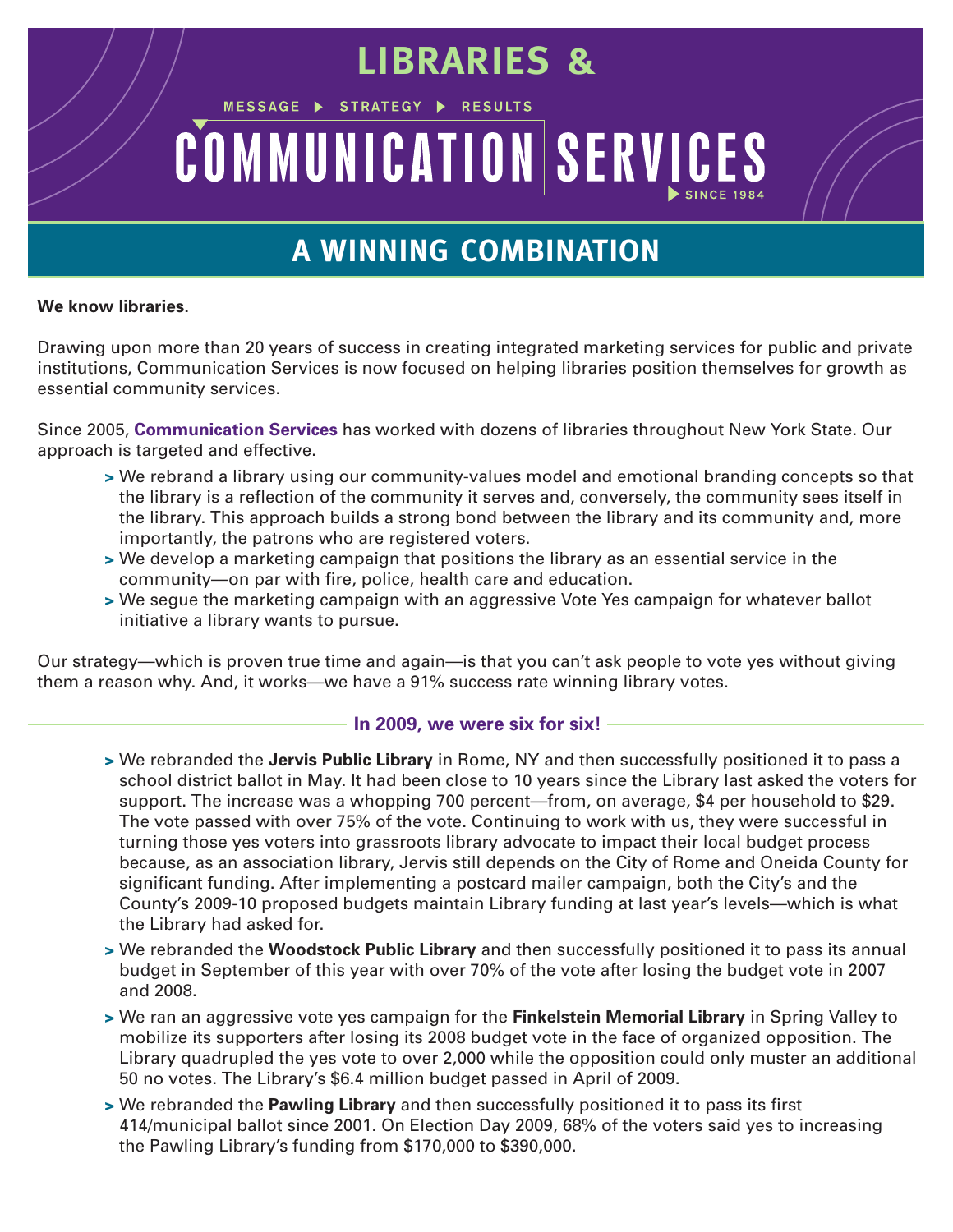## **LIBRARIES & COMMUNICATION SERVICES—A WINNING COMBINATION**

- **>** We ran an aggressive Election Day 2009 vote yes 414/municipal ballot campaign for the **Hudson Area Association Library** and increased their funding from City of Hudson residents from \$48,000 to \$120,000 with 69% of the vote.
- **>** We consulted with the **Elting Memorial Library** in New Paltz where they had just opened a newly renovated building but needed enhanced local funding to meet the community's needs. After following our advice and campaign formula, Elting won their Election Day 2009 414/municipal ballot with close to 60% of the vote.

#### **Our Strategy**

**Communication Services** takes a collaborative approach to its projects. While we're doing our work, we'll also be training the library board and staff to embrace their roles as ambassadors and advocates for the library in the community.

We begin our work with a series of SWOT/Message Development focus groups. Our approach to SWOT sessions is unique. Internally, we look at the strengths and weaknesses of the people and the programs of the Library. Externally, we look at the opportunities and threats to the position of the Library in the public arena. These sessions last approximately one to two hours and are held with various library constituencies including:

- **>** Staff
- **>** Board
- **>** Library patrons
	- Moms
	- Teens
	- Adult Users
- **>** Community leaders
- **>** Volunteers/Friends
- **>** Non Users

A maximum of 15 people participate in each session.

Once the information from these sessions is compiled, **Communication Services** then presents its branding and messaging recommendations in a formal PowerPoint presentation that includes:

- **>** Brand foundation
- **>** Marketing strategies
- **>** Organizational recommendations
- **>** New tagline
- **>** New logo options

Once the library embraces the recommendations and picks a new logo, **Communication Services** develops a community-based marketing campaign to launch the library's new look and brand. This campaign is instrumental in repositioning the Library as an essential community service which, in turn, paves the way for voters to feel more connected to the Library when it comes time to vote yes on the budget.

Once the marketing campaign has been launched, we turn our attention to the vote yes campaign. Winning is not a simple task but it is infinitely doable if the Library develops a campaign plan. **Communication Services** works with the Library's campaign committee to:

- **>** Develop a campaign plan which covers all the elements of this effort including:
	- Overall strategy for success
	- Outline of roles and responsibilities
	- Overview of political landscape